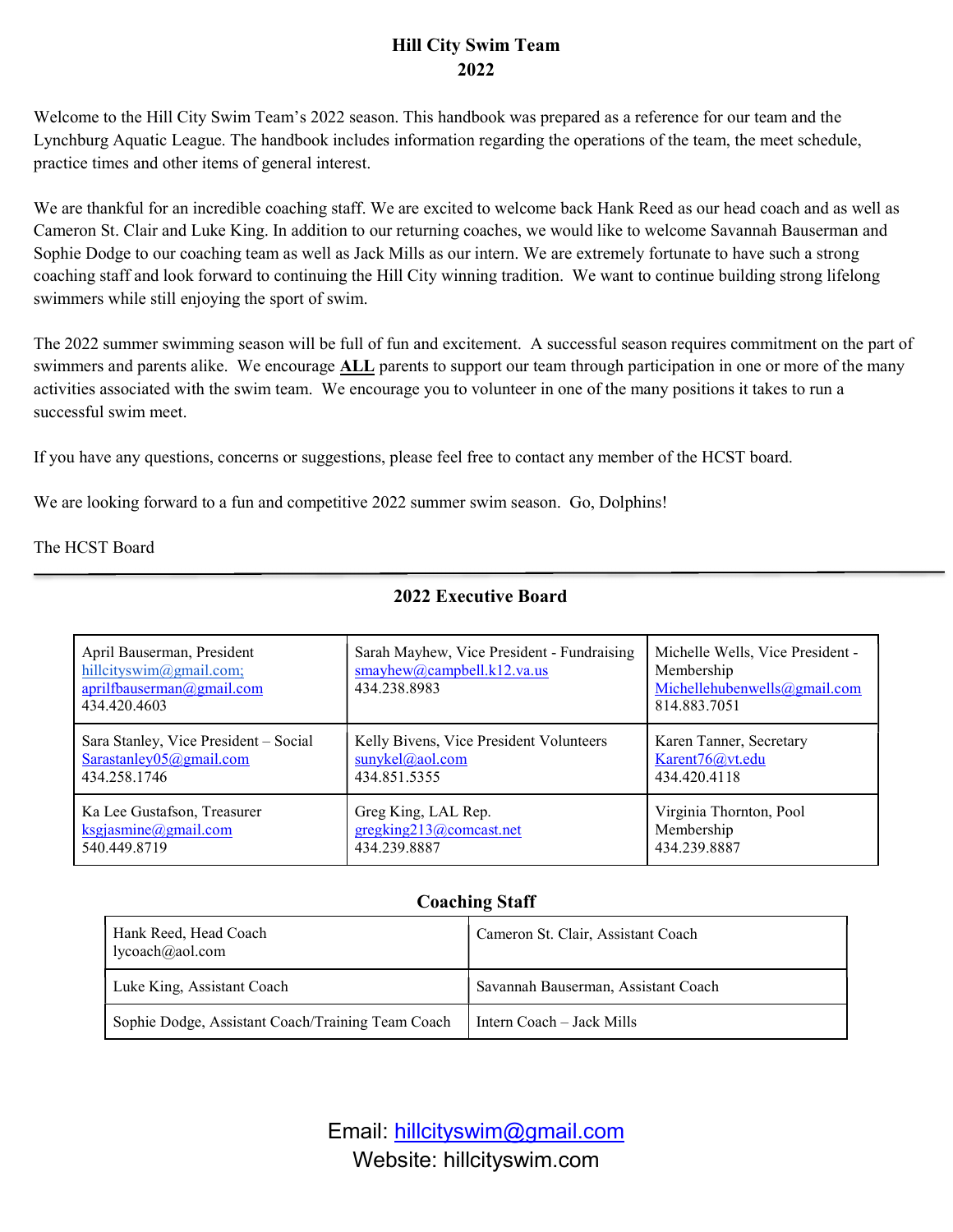| May 1             | Registration (Pavilion at Hill City Pool)                                                                               | $2 - 4$ pm                                           |  |
|-------------------|-------------------------------------------------------------------------------------------------------------------------|------------------------------------------------------|--|
| May 31            | Afternoon Practices Begin (Tues. 5/31 - 6/3)                                                                            | Age 10 & Un: 4 - 5pm<br>Age 11 & Up: 5 - 6pm         |  |
| June 6            | Morning Practices Begin (Monday)                                                                                        | Age 11 & Up: 8:30 - 10 am<br>Age 10 & Un: 10 - 11 am |  |
| June $6 -$ July 8 | Dolphin Training Program Begins<br>10 - 11 am, Monday-Friday<br>(meet in middle pool)                                   |                                                      |  |
| June 7            | Stroke Clinics Begin (Tuesdays & Thursdays)                                                                             | $6:00 - 7:00$ pm                                     |  |
| June 13           | Hill City vs. FAST at FAST                                                                                              | 5:00 pm                                              |  |
| June 20           | Hill City vs. Falling River at Hill City<br>5:00 pm<br><b>Breakfast after practice</b><br><b>Kona Ice Truck</b>         |                                                      |  |
| June 27           | Hill City vs. Boonsboro at Hill City<br><b>Breakfast after practice</b><br><b>Senior Recognition and Kona Ice Truck</b> | 5:00 pm                                              |  |
| July 4            | July 4 <sup>th</sup> celebration at the pool                                                                            |                                                      |  |
| July 5            | Hill City vs. Amherst at Hill City<br><b>Breakfast after practice</b>                                                   | 5:00 pm                                              |  |
| July 10           | Pep Rally/Parent Relay                                                                                                  | 5:00 pm                                              |  |
| July 11           | Hill City vs. Oakwood at Oakwood                                                                                        | $5:00 \text{ pm}$                                    |  |
| July 18           | Hill City vs. Farmington at Farmington                                                                                  | $5:00 \text{ pm}$                                    |  |
| July 23           | B-Meet at Hill City                                                                                                     | <b>TBD</b>                                           |  |
| July 30           | A-Meet at Sweet Briar                                                                                                   | <b>TBD</b>                                           |  |
|                   | Banquet (Thomas Road Baptist Church, Bruner Hall)                                                                       | TBD                                                  |  |
| August (TBD)      | Ice cream social and swim team raffle                                                                                   | TBD                                                  |  |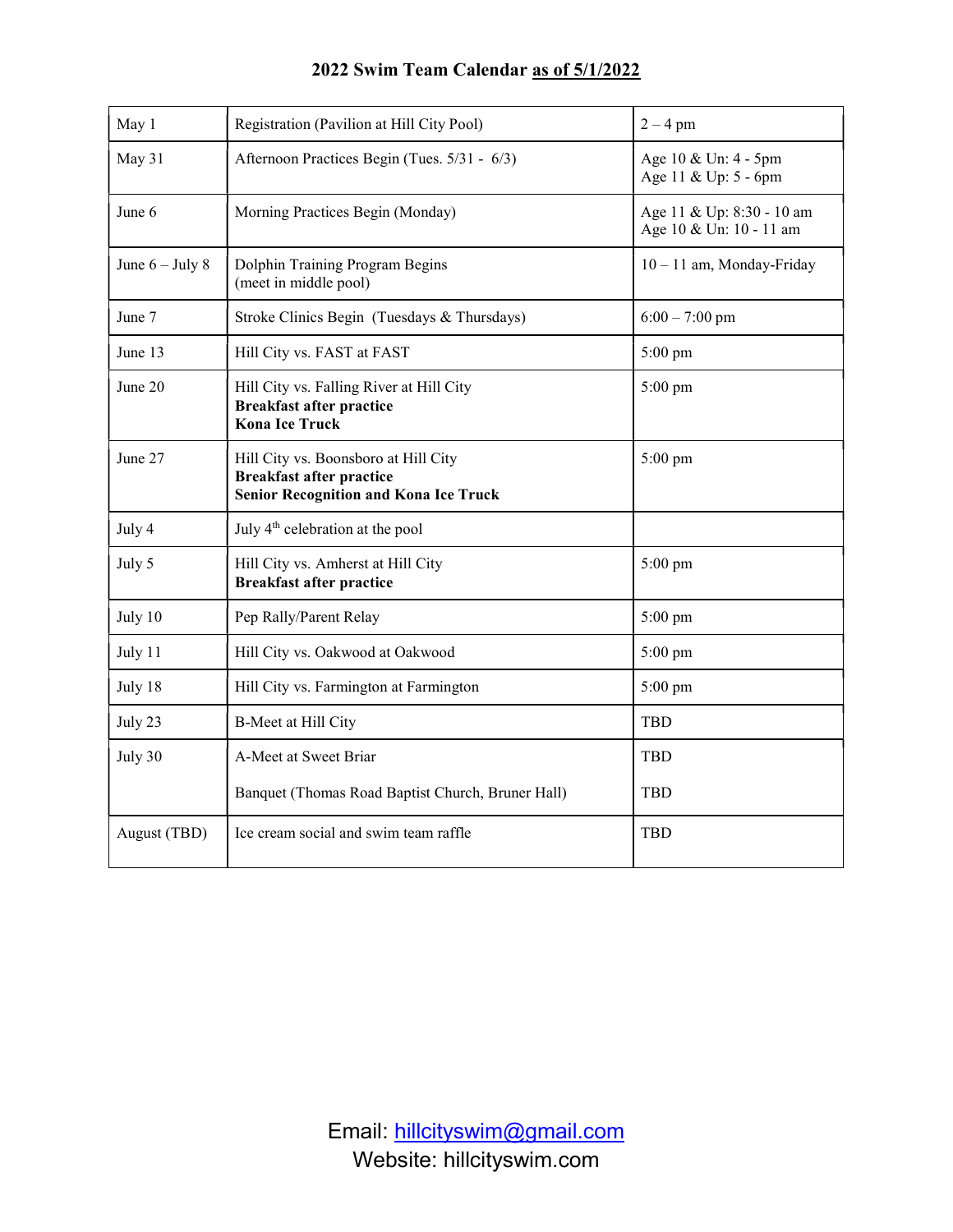#### Team Communication

Facebook - Like our Team Page on Facebook. This will have the most recent information that you can check at a quick glance. Find Us at Hill City Swim Team.

Bulletin Board - Various notices of Swim Team business and activities will be posted on the Bulletin Board located on the wall under the pavilion. Please check the Board regularly. In this same area, you will see our Record Board featuring Hill City's team and pool records over the years.

Notices and Handouts - The Swim Team maintains a "mailbox" for each family which consists of a hanging file folder in a rack located under the pavilion next to the bulletin board. From time to time handouts, ribbons and other Team information will be placed in your mailbox. Please advise your children to be sure the notices and other information make it home.

Sign out schedule/vacation list - As you establish your vacation and other plans for the summer, please indicate the absence of your swimmer(s) for any particular meet in the Sign-Out Notebook located in the hanging file box. It is imperative that this notification be done by the WEDNESDAY preceding the meet on the following Monday. Any failure to do so may result in disqualification of an event which may be crucial to the meet line- up. Equally as important, your child's failure to swim in a relay event will cause 3 other swimmers to be unable to participate in that event. If an emergency arises, or a swimmer becomes ill, please notify the Coach as soon as possible.

## Volunteer Positions

It takes over 40 parent volunteers to run one swim meet. All parents of swimmers are required to volunteer. Some volunteer positions require specific training and certification. These positions are stroke & turn judges, referees, starters, place judges and head scorers. Lynchburg Aquatic League provides training for these positions annually. If interested, contact Greg King at gregking213@comcast.net.

Since a typical meet lasts 3.5 to 4 hours, the meet is divided into halves. Events 1-43 are the first half and events 44-82 is the second half. You most likely will work one half.

\*Parents with swimmers 10 & under will be scheduled for 10 and Under line ups. Each family will work 1/2 of one meet per child in the 10 & under age group. Regardless of other volunteer positions, ALL 10 & under parents must work at least one shift of line up.

All swimmers must sign out for a meet the Wednesday prior to the Monday night meet if they are going to be absent. The sign out book is located in the file folder box under the team bulletin board.

MEET REFEREE: Has authority over all officials. He/she will decide all questions relating to the actual conduct of the meet. The referee must be a certified stroke and turn judge qualified by the LAL and/or USA Swim.

HEAD TIMER: Makes sure lane timers are ready and watches are clear before the start of each race. Also provides a roving watch in case a lane timer misses the start or has a watch malfunction.

STARTER: Upon signal from the Referee, assumes full control of swimmers until a fair start has been achieved.

STROKE AND TURN JUDGES: Note infractions of strokes and turns. (Must be qualified by the LAL and/or the USASwim)

PLACE JUDGES: Stationed near the finish of each race, and judges the order of finish of all swimmers.

Email: hillcityswim@gmail.com

Website: hillcityswim.com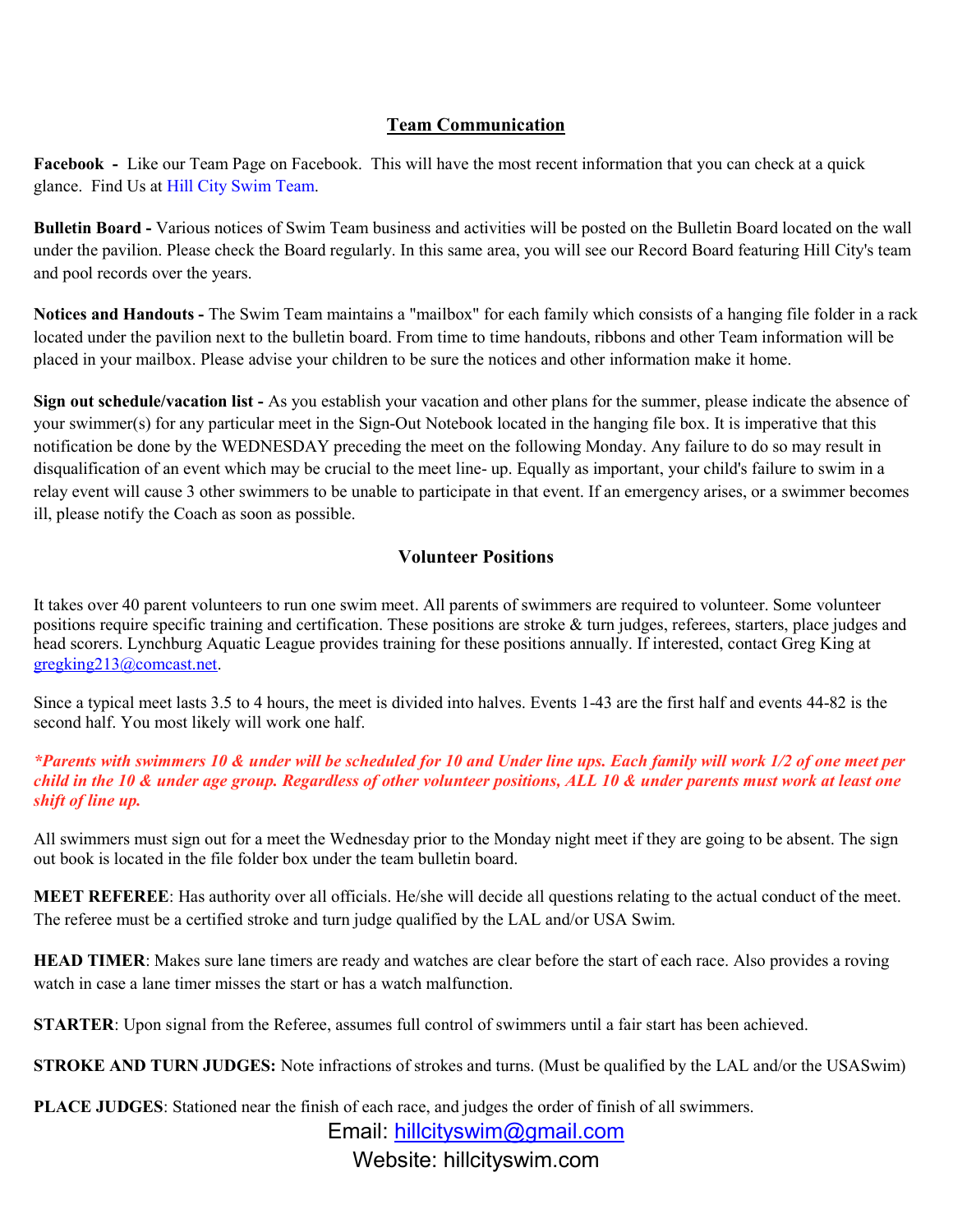ANNOUNCER: Before the start of each race, he/she shall announce the number of heats. At the start of each heat, he/she shall announce the lane, name of each swimmer, and the club affiliation. He/she shall also make any other announcements as requested by the Scorer, Referee, Record Keeper, or management.

LANE TIMER: Two timers shall be placed directly over each lane at the finish. Their watches are started at the instant of the flash or smoke from the Starter's gun. Their watches are stopped immediately when any part of the swimmer's body touches the end of the pool.

SCORE KEEPER: Records the order of finish and the times of each swimmer in all events and disqualifications as given them. They shall complete the team scores.

AWARDS: Records the name, event, and time of the swimmer receiving ribbons in each event.

HEAT CARDS: Shall be filled out from the Coach's line-up before each meet and given to the person in charge of each group of swimmers.

AGE GROUP COORDINATORS: Sees that each swimmer, ages 11 and up, has his/her card and is at the starting blocks for their event.

10 and Under Parents: Each family that has a swimmer 10 and under will be required to work 1/2 of one meet. You will be responsible in taking a lane of two to the blocks and advising them when to step up.

# LAL Information

Competitive swimming during the summer season is organized in the Lynchburg area under the auspices of the Lynchburg Aquatic League (LAL). The purpose of the LAL is to provide an orderly means for its members to participate in and enjoy the sport of competitive swimming during the summer months. This summer, the League is composed of eleven swim clubs located in the Lynchburg Metropolitan area. To be eligible to compete in the LAL, a swimmer must be a member of one of the clubs, and have paid his LAL fees. Swimmers are eligible through the summer following graduation from High School.

The age group classifications (Age as of June 1) for participating in the LAL are as follows:

| 8 and under   | <b>10</b><br>& | &<br>--       | &<br>14<br>⊥ື |  |
|---------------|----------------|---------------|---------------|--|
| $\sim$ $\sim$ |                | $\sim$ $\sim$ | .             |  |

Note: Individuals having just completed their Senior year of high school are eligible to swim that summer regardless of age.

The LAL, through its Scheduling Committee, schedules regular season meets among its members. These meets normally consist of a series of dual meets, a League "B" Championship Meet, a League "A" Championship Meet, and certain special meets such as the M & M Relays. To qualify for the League "A" Championship, a swimmer must have posted a time that is faster than the target time. For more specific guidelines for qualifications, see the Championship Meets Section.

The Hill City Swim Team is organized, funded, and operated by the Hill City Swim Team Parents' Association/Board. It is independent of the pool management and is organized and operated according to its own set of bylaws. Election of officers for the coming year is held at the Annual Meeting at the end of the swim season.

Team membership is open to any Hill City member through the summer following graduation from High School, and who in the judgment of the Coach, has achieved a basic level of swimming skill.

The Executive Committee of the Association carries on the administrative responsibilities of the Association/Board. Such responsibilities include the employment of a coach and assistant coaches, recommending the budget and fee schedule, and organizing the support required to run the meets in addition to the normal administrative activities expected of such a group. If you are interested in more details, any officer can provide you with a copy of the organization bylaws.

> Email: hillcityswim@gmail.com Website: hillcityswim.com